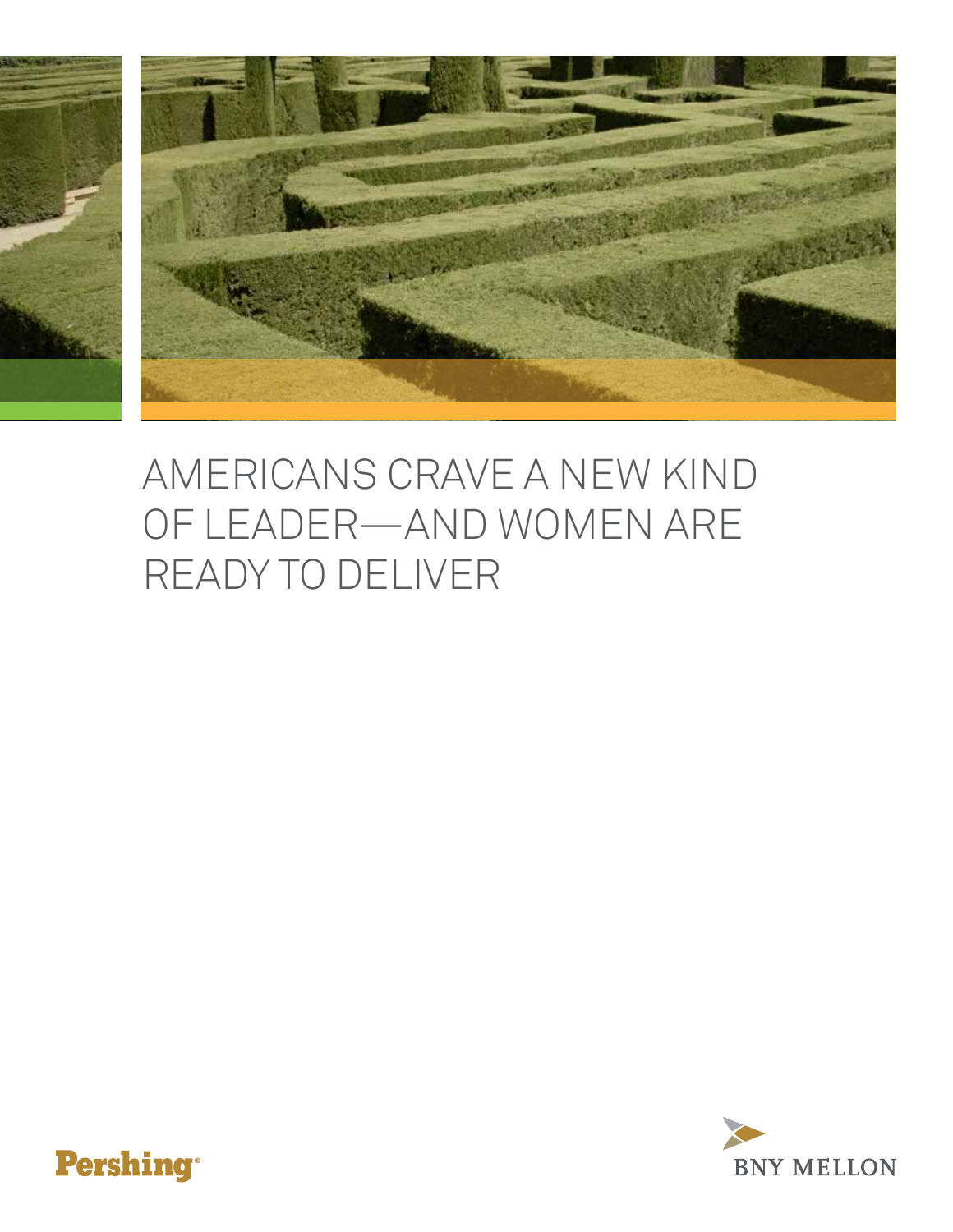#### **CONTENTS**

| IN BRIEF-What You Need to Know in 30 Seconds                                  |    |
|-------------------------------------------------------------------------------|----|
| Americans Crave a New Kind of Leader-And Women Are Ready to Deliver           | 4  |
| A Major Force in the Economy, Yet Still Underrepresented in the Corner Office | 5  |
| What Americans Want from Their Leaders                                        | 6  |
| Americans Believe Women Have What It Takes to Lead                            | 9  |
| Men (and Women) at Work: How the Genders See Each Other on the Job            | 12 |
| Solving the Paradox: Role Models Are the Key                                  | 14 |
| Appendix: 10 Best Practices to Connect with Women Advisors                    | 15 |

#### What's on the cover?



#### **Parc del Laberint d'Horta, Barcelona, Spain**

A garden labyrinth is a living maze that challenges visitors to find their way through. Women who seek prominent leadership positions often undergo an equally arduous journey to reach their goal.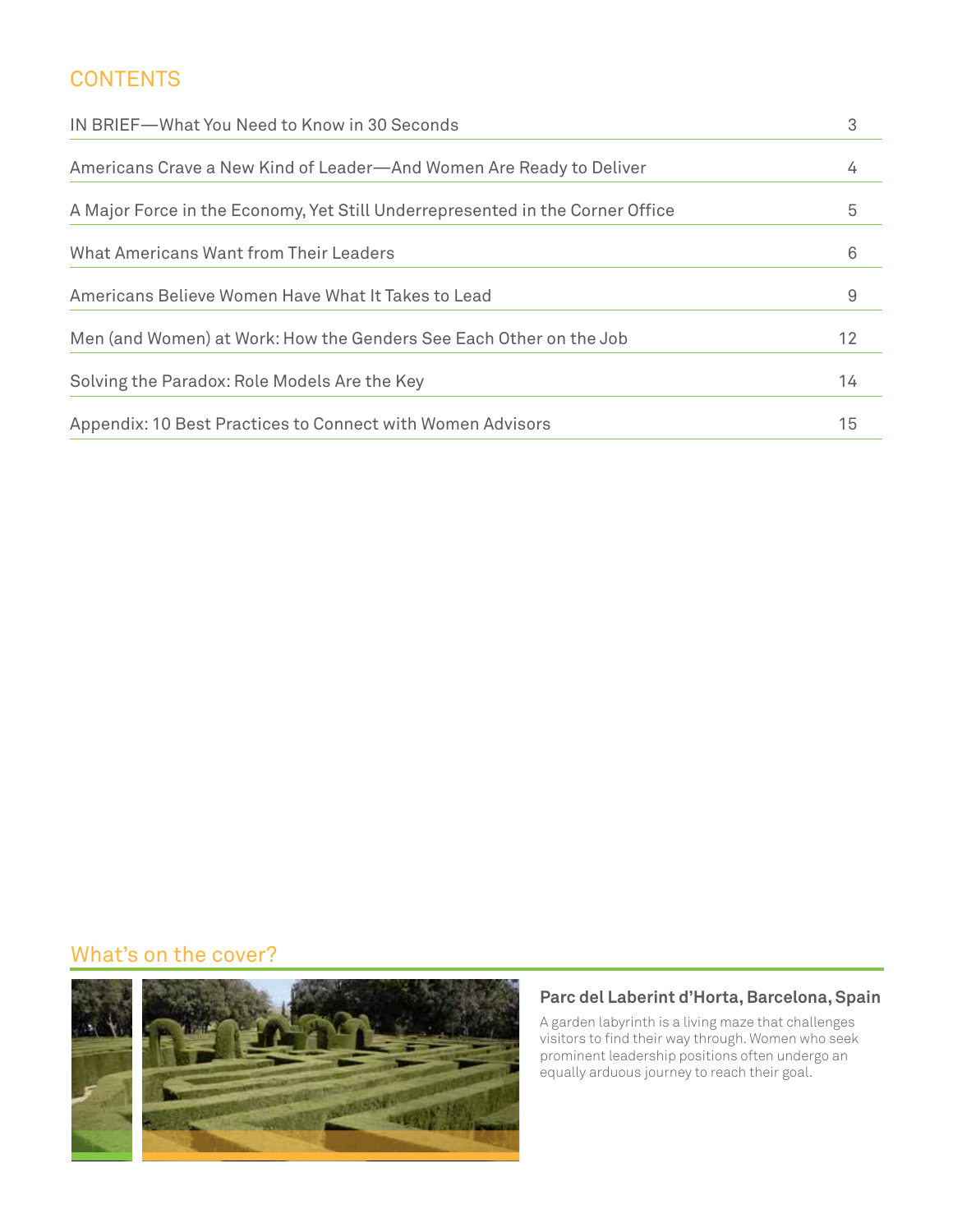# IN BRIEF—What You Need to Know in 30 Seconds

#### **Americans crave a new, more collaborative**  3 **style of leadership**

Whether considering Fortune 500 executives or direct managers, strong majorities of the public prefer leadership qualities such as "Listen, consult and ask questions" over more traditional approaches like "Talk, give orders and answer questions." 1

#### **The most popular new leadership quality was "Innovation through creativity/life-long learning and self-renewal".**   $\checkmark$

It was preferred over "Efficiency through routine/mechanization" by 81% of the general public. Even the most popular traditional quality, "Command and control," chosen by 38%, decisively lost to "Service to others," preferred by 62%.

#### **Seven out of 10 Americans associate qualities within this new leadership style with women**  $\checkmark$

Conversely, 77% of those surveyed link men with traditional approaches such as "Command and control" and "Creates and respects hierarchies."

#### **Most Americans are comfortable working**  3 **with women in a variety of occupations, from direct manager to President of the United States**

Majorities are comfortable working or interacting with women in all 11 out of 11 occupations presented in this survey.

**When asked to choose between men and women with whom they'd be most comfortable interacting or working with directly for various occupations, Americans still gravitate toward traditional gender roles** The general population is most comfortable with men as engineers, President of the United States, lawyers, personal financial advisors, and Fortune 500 senior executives. Women are preferred for the roles of direct manager, U.S. Senator, physician, marriage and family therapist, teacher and registered nurse.  $\checkmark$ 

#### **Surprisingly, older Americans are more comfortable seeing women in traditionally male roles**  $\checkmark$

Real-life experience working with women in various occupations may help break down stereotypes.

<sup>1</sup> Unless indicated, all data in the study is based data from a Harris Poll study conducted on behalf of Pershing, January 17-21, 2004; "employed Americans" refers to those age 18 and older who are employed full-time and/or self-employed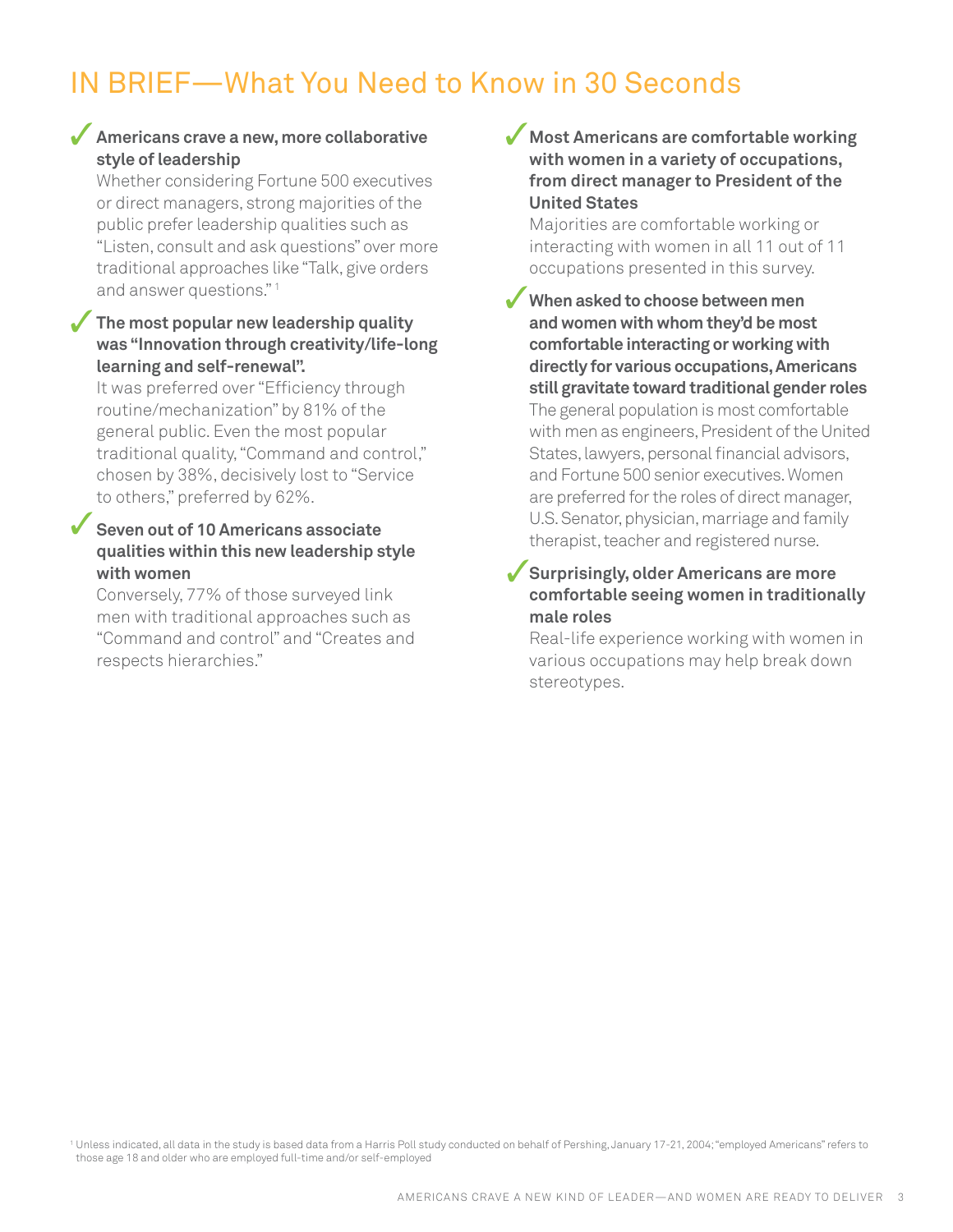# Americans Crave a New Kind of Leader—And Women Are Ready to Deliver

The nation is looking for a new kind of leader. From Fortune 500 CEOs to their own immediate bosses, Americans want managers who eschew old-style "Command and control" techniques in favor of listening, consultation, coaching and building community. Overwhelmingly, the general population associates these new leadership qualities with women rather than men. Does it follow, then, that Americans want more women in charge? The answer is yes—and no.

To explore current attitudes toward women at work, Pershing commissioned Harris Poll to conduct an online study among over 2,000 U.S. adults in January 2014. The results present a conflicting, but ultimately positive, picture of the changing role of women at work.

When asked in general terms, a majority of both genders felt there are too few women in positions of power. However, when asked to choose between men and women for 11 specific occupations—from President of the United States to nurse—most Americans, particularly men, fell back on traditional gender expectations. For example, most men preferred to interact with female teachers and male senior corporate executives. Even women felt most comfortable with male engineers.

These views present a contradiction. How can people prefer a management style they associate with women, and then balk at actually feeling comfortable with women in charge? Is there any way to resolve this "gender paradox?"

One clue may be found in the surprising relationship between age and attitudes toward women in the workplace. Conventional wisdom says that young people are more open to new ideas, while older individuals cling to traditional thinking. We found the opposite to be true—the older the age bracket, the greater the comfort with seeing women in traditionally male roles. What explains this unexpected result? As other research has shown, stereotypes can be broken down through real-life experiences with women in traditionally male occupations.<sup>2,3</sup> In our study, some Americans may have had difficulty picturing a woman as an engineer or personal financial advisor until they were old enough to have encountered one for themselves.

If this theory is true, it could offer a promising strategy for winning greater acceptance of women in traditionally male roles: Encourage and showcase more female role models and examples of women in charge.

<sup>&</sup>lt;sup>2</sup> Dasgupta, N., & Asgari, S. (2004). Seeing is believing: Exposure to counter stereotypic women leaders and its effect on the malleability of automatic gender stereotyping. Journal of Experimental Social Psychology, 40(5), 642-658. doi:10.1016/j.jesp.2004.02.003

<sup>&</sup>lt;sup>3</sup> Blair, I. V., Ma, J. E., & Lenton, A. P. (2001). Imagining stereotypes away: The moderation of implicit stereotypes through mental imagery. *Journal of Personality and Social Psychology*, 81(5), 828-841. doi:10.1037/0022-3514.81.5.828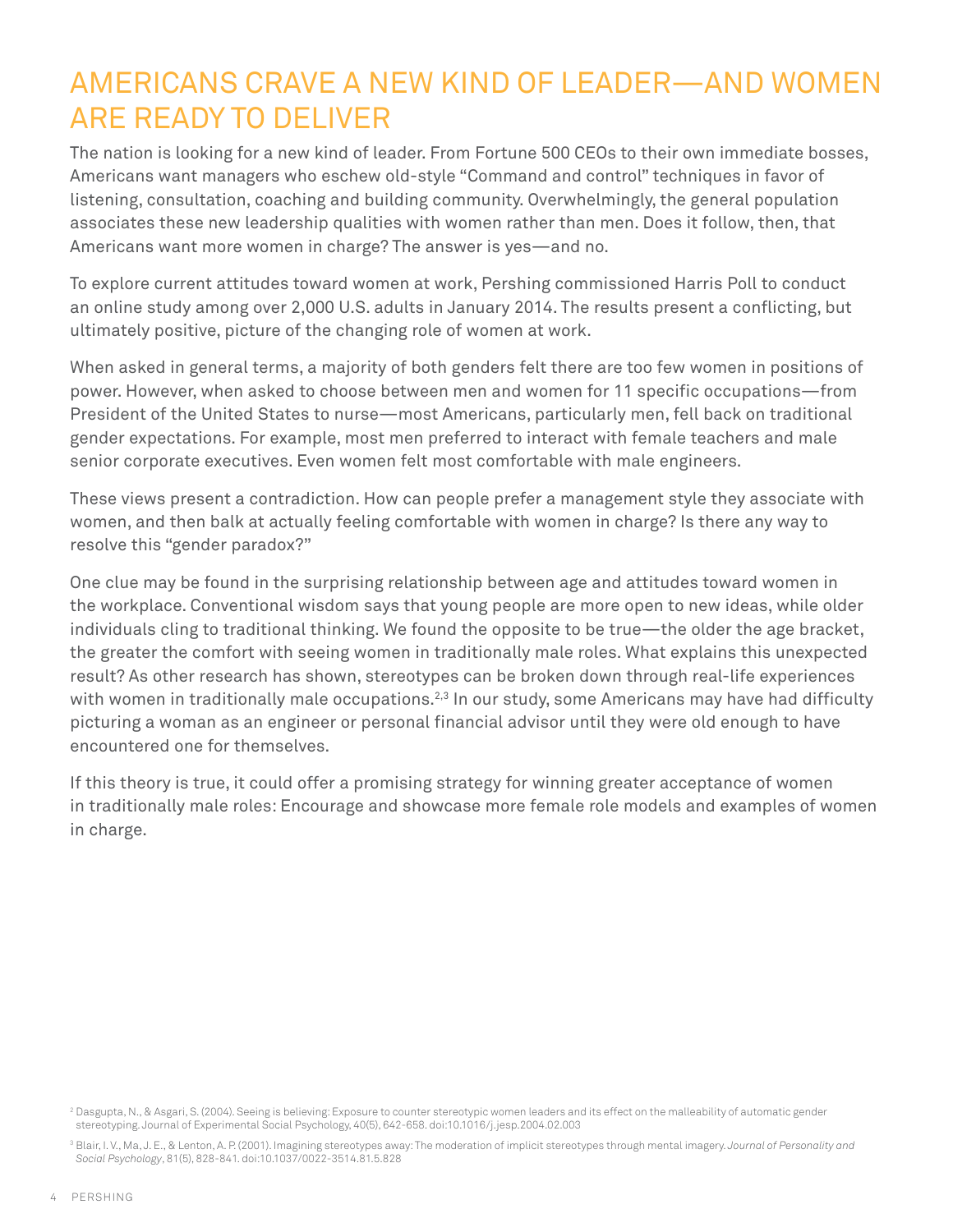# A Major Force in the Economy, Yet Still Underrepresented in the Corner Office

Women have more than earned their place at the table in the American economy. Today, women make up nearly two-thirds of the U.S. workforce—and a majority of married women with business-related degrees earn more than their husbands. This new reality shatters the outdated images of women as secondary earners or minor economic players.<sup>4</sup> Women exercise outsized spending power, as well. They control roughly two-thirds of annual spending in the U.S., adding up to about \$12 trillion. About 80% of women will be solely responsible for household financial decisions at some point in their lives.<sup>5</sup>

Despite this tremendous economic clout, men in leadership roles still vastly outnumber women. Women make up more than half the U.S. population but currently occupy only 20% of the seats in the United States Senate, $^{\rm 6}$  and only 16.9% of the seats on boards of directors of Fortune 1000 companies. $^7$ Even fewer women are found in top executive roles: they currently hold just 4.6% of both Fortune 500 and Fortune 1000 CEO positions.<sup>8</sup>

What explains the scarcity of women at the top? Do Americans believe women are qualified to lead?

#### **About this Survey**

This survey was conducted online within the United States by Harris Poll on behalf of Pershing, a BNY Mellon Company, from January 17-21, 2014 among 2,047 adults ages 18 and older (and among whom 889 are employed full-time/self-employed). Respondents for this survey were selected from among those who have agreed to participate in online surveys. The data have been weighted to reflect the composition of the adult population. Because the sample is based on those who agreed to participate in the panel, no estimates of theoretical sampling error can be calculated. For complete survey methodology, including weighting variables, please contact Ken Louie, ken.louie@pershing.com.

<sup>4</sup> Statistics from US Census Bureau; BCG study, 2010; Allianz study, 2008

<sup>5</sup> *Financial Advisor Magazine*. "The Emerging Profile of Women Investors." August 2008

<sup>6</sup> Center for American Women and Politics, Rutgers: The State University of New Jersey, "Women in the U.S. Congress 2014 Fact Sheet"

<sup>7</sup> 2020 Women on Boards Gender Diversity Index 2011-2013; 2013 Catalyst Census: Fortune 500 Women Board Directors

<sup>8</sup> Catalyst Knowledge Center, Jan 15, 2014. http://www.catalyst.org/knowledge/women-ceos-fortune-1000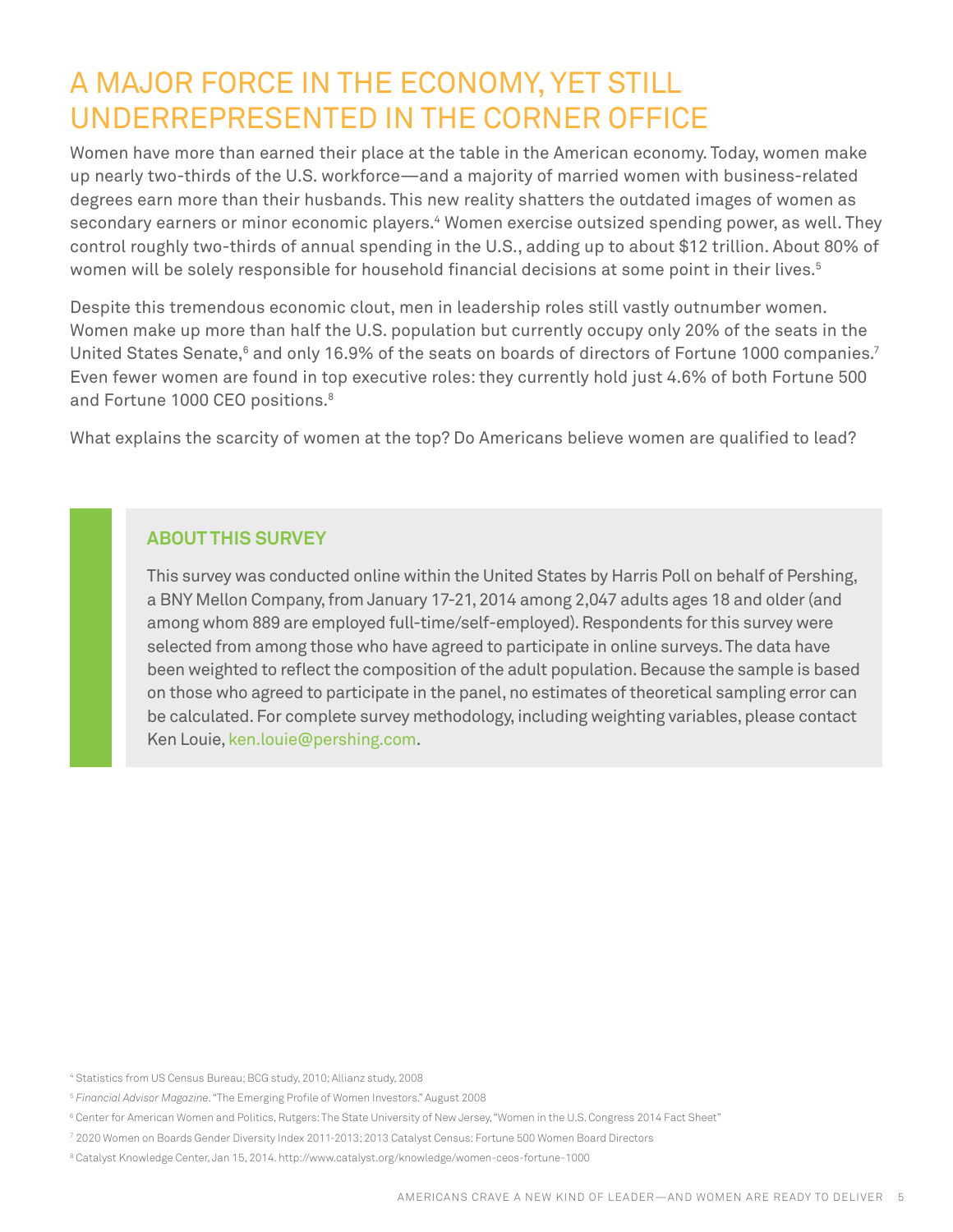# WHAT AMERICANS WANT FROM THEIR LEADERS

There are (at least) two opposing schools of thought about the qualities required for leadership. In the traditional model, leaders must be capable of setting direction, giving orders, and meting out reward and punishment. More recently, an alternative model has emerged—one that is more collaborative, inclusive, and team-oriented, with leaders who function as coaches rather than commanders.

Which style of leadership do Americans prefer? When considering leaders in Fortune 500 companies, employed Americans, as well as the general population, overwhelmingly prefer those qualities associated with the newer, more collaborative leadership style.<sup>9</sup>

#### **AMERICANS WANT A NEW KIND OF LEADER**

*Below are several pairs of qualities that a leader may have.10 In each pair, please choose which quality you think a leader in a Fortune 500 company should have.*

|                                                 | <b>Traditional Leadership Qualities</b> |          | <b>Newer, More Collaborative</b><br><b>Leadership Qualities</b> |          |                                                                            |
|-------------------------------------------------|-----------------------------------------|----------|-----------------------------------------------------------------|----------|----------------------------------------------------------------------------|
|                                                 | <b>General Population</b>               | Employed | <b>General Population</b>                                       | Employed |                                                                            |
| Talk, give orders, and<br>answer questions      | 22%                                     | 22%      | 78%                                                             | 78%      | Listen, consult<br>and ask questions                                       |
| Reward, threat, and<br>demand compliance        | 20%                                     | 19%      | 80%                                                             | 81%      | Discern others' needs,<br>coach, facilitate, and<br>generate commitment    |
| Creates and respects<br>hierarchies             | 27%                                     | 26%      | 73%                                                             | 74%      | Fosters networks<br>and communities                                        |
| Efficiency<br>through routine/<br>mechanization | 19%                                     | 21%      | 81%                                                             | 79%      | Innovation through<br>creativity/life-long<br>learning and<br>self-renewal |
| Command and control                             | 38%                                     | 42%      | 62%                                                             | 58%      | Service to others                                                          |

■ Significantly Higher

The most popular new leadership quality was "Innovation through creativity/life-long learning and self-renewal," preferred over "Efficiency through routine/ mechanization" by 81% of the general public. Even the most popular traditional quality—"Command and control," chosen by 38%—decisively lost to "Service to others," preferred by 62%.

<sup>9</sup> Harris Poll conducted on behalf of Pershing, January 17-24, 2014; "employed Americans" refers to those age 18 and older who are employed full-time and/or self-employed 10"Old vs. New Forms of Leadership," The Collaborative Leadership Network, http://www.leadershipskillsandvalues.com/clnontheweb-curriculum/old-vs-new-leadership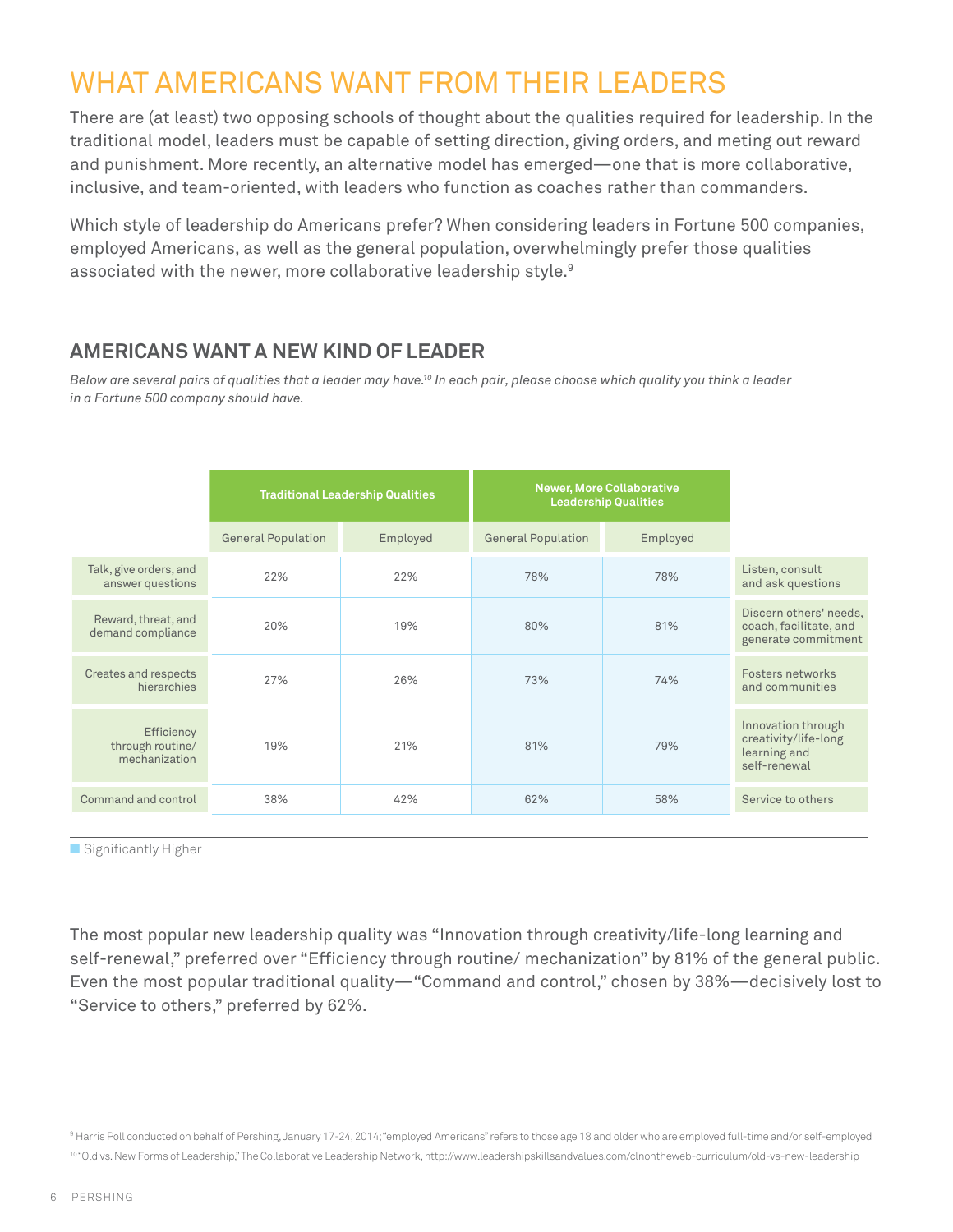# Among Employed Americans, Preference for a New Leadership Style Increases With Age

One might speculate that older Americans would prefer traditional leadership qualities in Fortune 500 executives—but among employed people, the opposite turns out to be true. The older the age bracket, the greater the popularity of newer leadership approaches. For example:

- **>** Among workers 18-34, 63% prefer "Innovation through creativity/lifelong learning and self-renewal" rather than "Efficiency through routine/mechanization." The preference for innovation over efficiency rose to 79% among those aged 35-44 and 85% among workers 55-64.
- **>** The traditional leadership quality, "Talk, give orders, and answer questions," was preferred by 31% of full-time and self-employed Americans between the ages of 18-34. Support for that approach dropped to just 12% among workers age 55-64. Preference for the more collaborative alternative—"Listen, consult and ask questions"—rose from 69% to 88% from the youngest to the older age brackets.

The luster of traditional management styles seems to fade over time, perhaps as a result of real-world working experience and confidence in their abilities and position over time.

# You Are Not the Boss of Me: Americans Want Their Direct Managers to Work Collaboratively

Americans also want their own bosses to follow the new, more collaborative leadership style. By large margins (80%-20%), they prefer that their direct managers "Listen, consult and ask questions" and "Discern others' needs, coach, facilitate and generate commitment" compared to the traditional alternatives.

There were a few differences of degree between employees' preferences for Fortune 500 executives compared to their own direct managers. For example, among employed individuals, "Innovation through creativity/life-long learning and self-renewal" was a slightly less popular option for direct managers (73%) than for Fortune 500 leaders (79%). On the other hand, employed individuals displayed a stronger preference for "Service to others" when considering their own direct manager (68%) rather than a Fortune 500 leader (58%). A larger minority thought "Command and control" was appropriate for a Fortune 500 leader (42%) while fewer supported the same quality in a direct manager (32%).

As was the case for Fortune 500 executives, older workers were more likely to think their direct managers should display a collaborative style of leadership.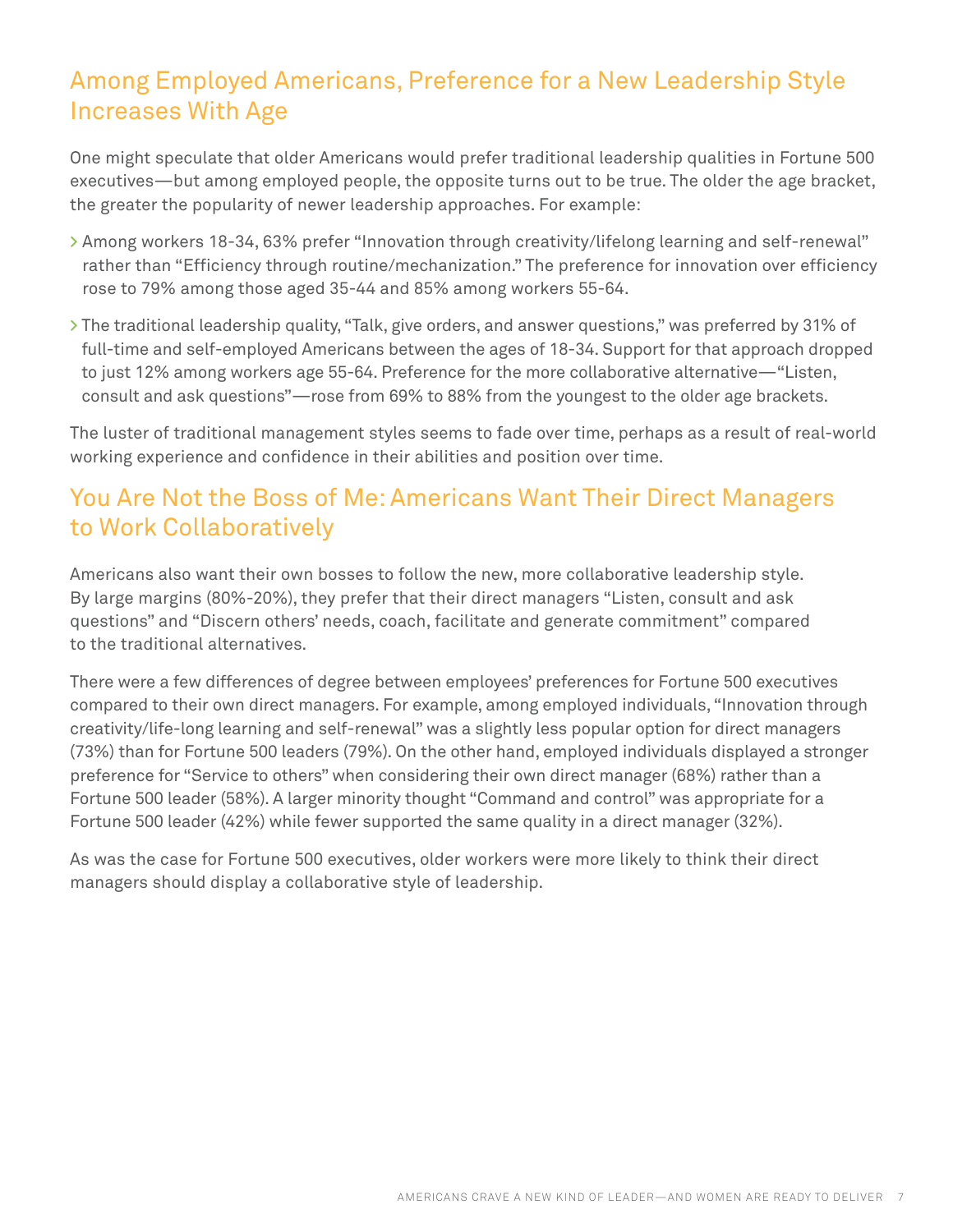#### **AMERICANS WANT THEIR DIRECT MANAGERS TO WORK COLLABORATIVELY**

*Please choose the quality you would like your direct manager to have.*

|                                                                      |                        |                        | Age                    |                      |                    |
|----------------------------------------------------------------------|------------------------|------------------------|------------------------|----------------------|--------------------|
| <b>Employed (Full-time and self)</b>                                 | $18 - 34$<br>$(n=233)$ | $35 - 44$<br>$(n=203)$ | $45 - 54$<br>$(n=213)$ | $55 - 64$<br>(n=207) | $65+$<br>$(n=41)*$ |
| Talk, give orders, and answer questions                              | 30%                    | 22%                    | 23%                    | 8%                   | 8%                 |
| Listen, consult, and ask questions                                   | 70%                    | 78%                    | 77%                    | 92%                  | 92%                |
| Reward, threat, and demand compliance                                | 35%                    | 18%                    | 14%                    | 9%                   | 5%                 |
| Discern others' needs, coach, facilitate, and generate<br>commitment | 65%                    | 82%                    | 86%                    | 91%                  | 95%                |
| Creates and respects hierarchies                                     | 34%                    | 28%                    | 20%                    | 18%                  | 26%                |
| Fosters networks and communities                                     | 66%                    | 72%                    | 80%                    | 82%                  | 75%                |
| Efficiency through routine/ mechanization                            | 40%                    | 28%                    | 23%                    | 14%                  | 12%                |
| Innovation through creativity/life-long learning and<br>self-renewal | 60%                    | 72%                    | 77%                    | 86%                  | 88%                |
| Command and control                                                  | 37%                    | 35%                    | 32%                    | 21%                  | 37%                |
| Service to others                                                    | 63%                    | 65%                    | 68%                    | 79%                  | 63%                |

*\*small sample size, ineligible for weighted/stat testing; for directional use only*

■ Traditional Leadership Qualities ■ Newer, More Collaborative Leadership Qualities

While workers of both genders prefer newer management styles, support is stronger among women. For example, more employed men (23%) than employed women (16%) say they prefer their direct manager to "Reward, threat, and demand compliance." Employed men are also more likely (35%) to say they prefer a "Command and control" leadership style in their direct manager than employed women (28%).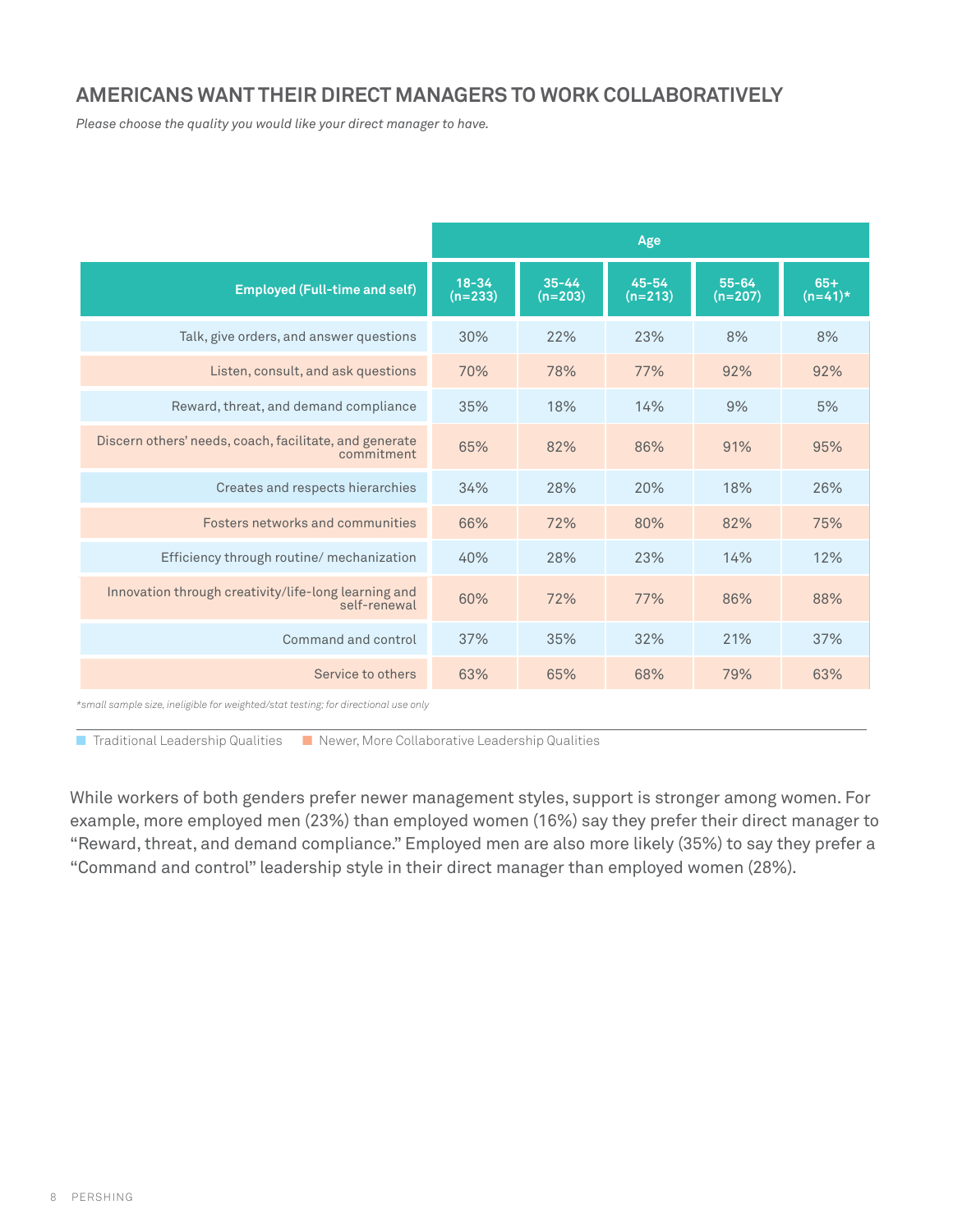# Americans Believe Women Have What It Takes to Lead

Both men and women are obviously capable of learning and using the collaborative styles that Americans say they prefer. However, Americans overwhelmingly associate these qualities as a whole with women—73% of the general population (60% of men and 84% of women) and 70% of working individuals.

#### **EVERY MAJOR SEGMENT OF THE POPULATION ASSOCIATES THE NEWER, MORE COLLABORATIVE LEADERSHIP QUALITIES THEY PREFER WITH WOMEN**

*Below is a list of leadership qualities.11 Do you personally associate these qualities as a whole with women or with men?* 

| <b>TRADITIONAL LEADERSHIP QUALITIES</b>                                                                                                                                                           |                         |                                            | NEWER, MORE COLLABORATIVE LEADERSHIP QUALITIES                                                                                                                                                                                                  |                         |                           |  |
|---------------------------------------------------------------------------------------------------------------------------------------------------------------------------------------------------|-------------------------|--------------------------------------------|-------------------------------------------------------------------------------------------------------------------------------------------------------------------------------------------------------------------------------------------------|-------------------------|---------------------------|--|
| • Talk, give orders, and answer questions<br>• Reward, threat, and demand compliance<br>• Creates and respects hierarchies<br>• Efficiency through routine/mechanization<br>• Command and control |                         |                                            | • Listen, consult, and ask questions<br>. Discern others' needs, coach, facilitate, and generate commitment<br>• Fosters networks and communities<br>• Innovation through creativity/life-long learning and self-renewal<br>• Service to others |                         |                           |  |
| WHO ASSOCIATES THESE QUALITIES WITH MEN?                                                                                                                                                          |                         | WHO ASSOCIATES THESE QUALITIES WITH WOMEN? |                                                                                                                                                                                                                                                 |                         |                           |  |
| 77%<br><b>Total General Population</b>                                                                                                                                                            | 81%<br><b>Total Men</b> | 73%<br><b>Total Women</b>                  | 73%<br><b>Total General Population</b>                                                                                                                                                                                                          | 60%<br><b>Total Men</b> | 84%<br><b>Total Women</b> |  |

Most employed men (59%) attribute new leadership qualities to women, but a sizeable minority (41%) associate them with men. Young men ages 18-34 are almost evenly split on whether to attribute these new qualities to men (51%) or women (49%). Their female peers disagree; only 13% of women the same age associate these new qualities with men.

# **>**Americans want leaders to have the qualities they associate with women. Does that mean they are ready to see women lead?

<sup>11</sup> "Old vs. New Forms of Leadership," The Collaborative Leadership Network, http://www.leadershipskillsandvalues.com/clnontheweb-curriculum/old-vs-new-leadership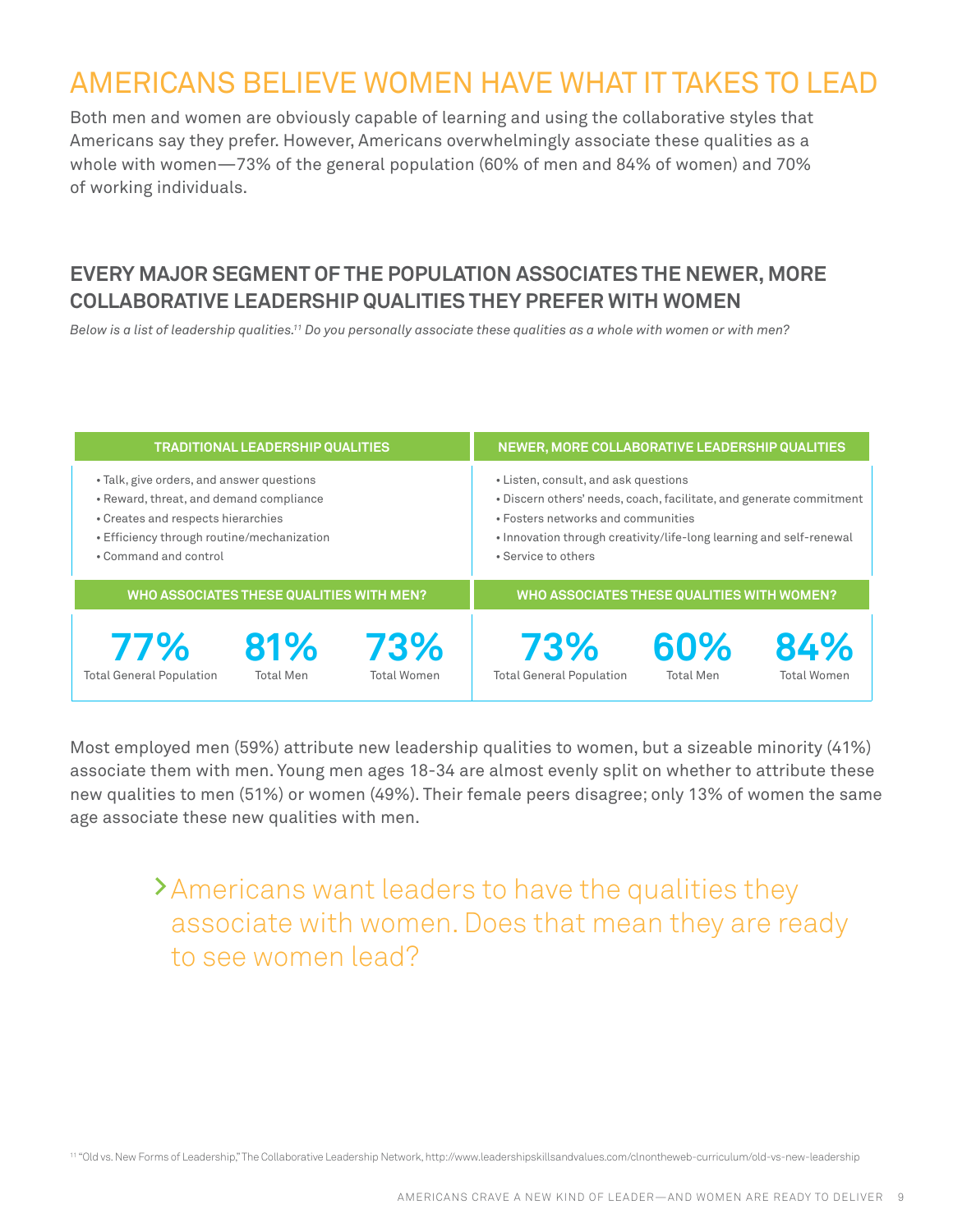#### **AMERICANS ARE COMFORTABLE WITH WOMEN IN A VARIETY OF PROFESSIONS — FROM PRESIDENT OF THE UNITED STATES TO ENGINEER**

*In which of the following professions or occupations would you feel comfortable interacting or working directly with a woman?* 



■ General Population (n=2,047) ■ Employed (n=889)

Most Americans said they would be comfortable working directly with women in any of the 11 professions listed in the survey—ranging from teacher (86%) to engineer (55%). More people were comfortable with women in traditional women dominated occupations such as teacher (86%) or nurse (85%) than U.S. Senator (64%), Fortune 500 executive (61%), President of the United States (57%), and engineer (55%).

# Comfort Working With Women Increases With Age

Among 18-34 year olds, 79% are comfortable with women as teachers. Ninety-two percent of those over 65 say the same. Only 41% of the youngest group are comfortable with women as engineers, but that figure rises to 62% for those 65 or older. Young males seem the most hesitant about women in certain roles. Fewer than half of males ages 18-34 said they were comfortable with women as U.S. Senators (43%), Fortune 500 executives (39%), President of the United States (35%), or engineers (34%).

# Men Are Still the Top Choice for Many Leadership Roles

Overall, the survey results show that Americans are generally comfortable seeing women working in a diverse array of occupations—from "helping" professions to senior leadership roles. However, the picture changed when we required respondents to choose between men and women for each occupation.

In a forced choice situation, traditional gender roles still leave their mark. For example, the general population was most comfortable with a man as an engineer, U.S. President, lawyer, personal financial advisor and Fortune 500 executive, while preferring women for stereotypically female jobs such as teacher and registered nurse.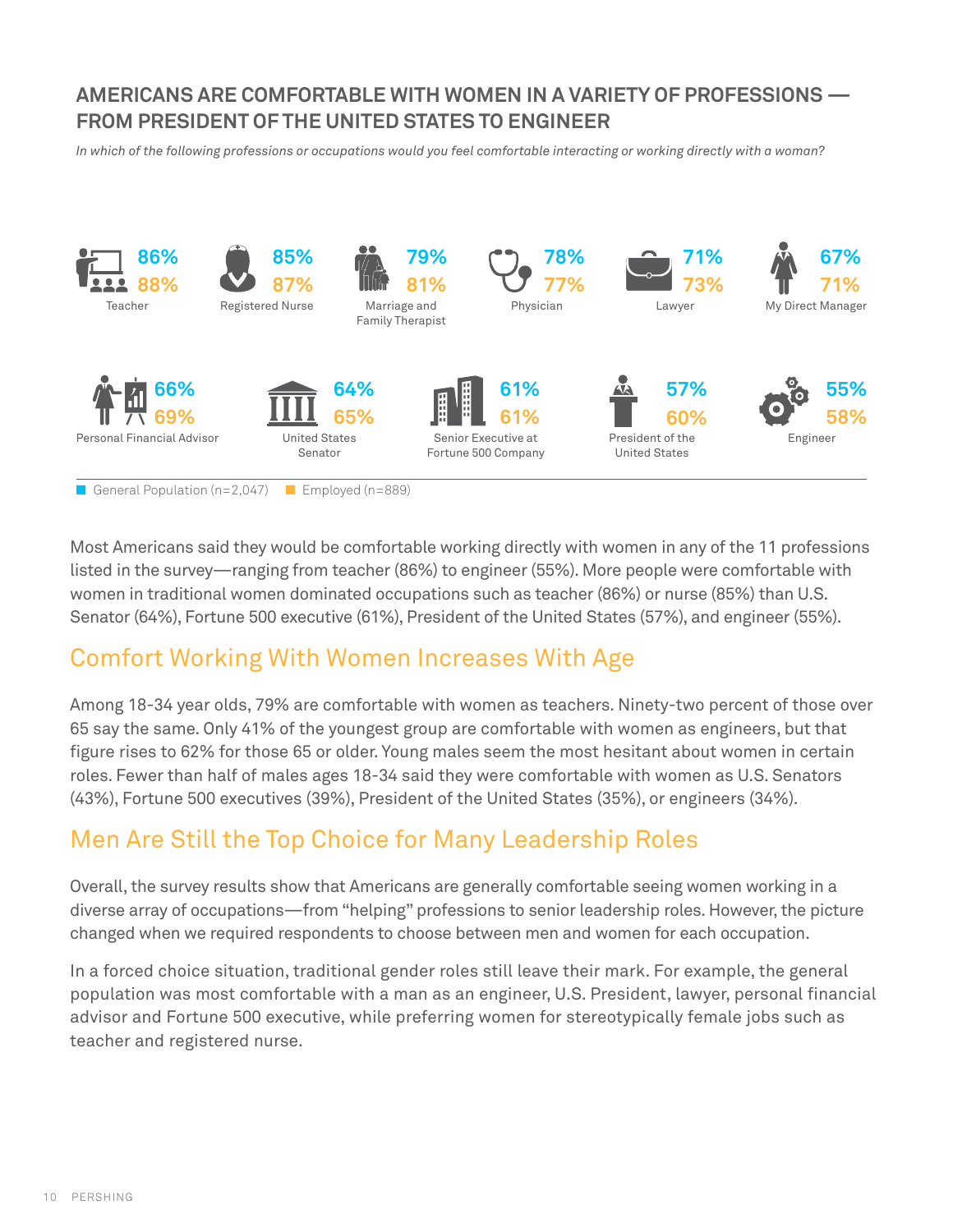### **GIVEN A CHOICE, AMERICANS STILL PICK MEN FOR TRADITIONALLY "MALE" JOBS**

*For each of the following occupations or professions, assuming you had to choose, please indicate whether you would be most comfortable interacting or working directly with a man or a woman. (Percent of general population n=2,047)*



■ Man ■ Woman

#### **IN OCCUPATIONS WHERE WOMEN ARE THE TOP PICK, MOST ARE TRADITIONALLY "WOMEN" DOMINATED PROFESSIONS**

*For each of the following occupations or professions, assuming you had to choose, please indicate whether you would be most comfortable interacting or working directly with a man or a woman. (Percent of general population n=2,047)*



■ Man ■ Woman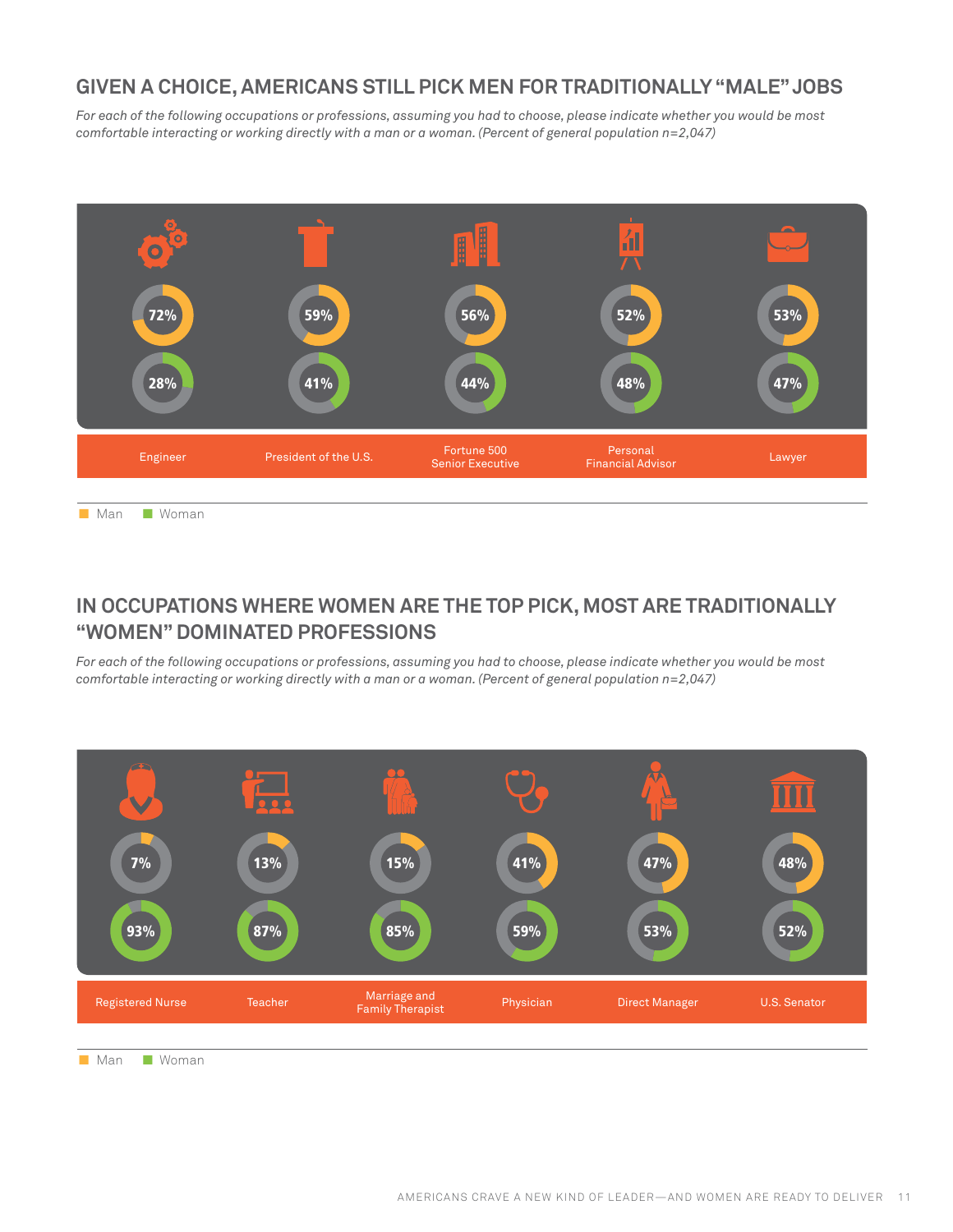# When Forced to Choose, Each Gender Favors Their Own

While the general population as a whole favors many traditional gender roles, the genders are divided on the issue. Both genders prefer men as engineers: 80% of men are most comfortable with male engineers, and 64% of women agree. In other occupations, though, each side seems to favor its own gender: both men and women are more likely to be most comfortable working with their own gender for every listed profession.

# Men (and Women) at Work: How the Genders See EACH OTHER ON THE JOB

The gender preference manifests itself in how men and women see each other in the workplace. The question is: Do men and women behave differently on the job? Again, the answer is yes—and no. Both men and women utilize their professional networks for advice and guidance. However, survey results say men are more comfortable giving opinions and taking charge of things, while women make better listeners. These sound like traditional gender role expectations, and they are—yet these beliefs seem to persist. Despite a difference of opinions in some areas, one thing both men and women do agree on—there are not enough women in positions of power.

## Most Working Americans Have Professional Networks and Utilize Their Networks for Career Advice and Guidance

Sixty-six percent of employed (full-time and self-employed) men and 61% of employed women agree or strongly agree that they have large professional networks with lots of contacts. Working men demonstrate more intensity, with 27% strongly agreeing vs. only 16% for women. Both men and women look to their networks for support in their careers, using their contacts for advice or guidance (74% of men and 77% of women strongly or somewhat agree) as well as to hear about job openings (60% of men and 57% of women strongly or somewhat agree).

However, men are significantly more likely to see themselves as influential members of their networks: 72% of men agree with the statement, "People in my professional network listen and are influenced by my ideas," vs. 66% of women.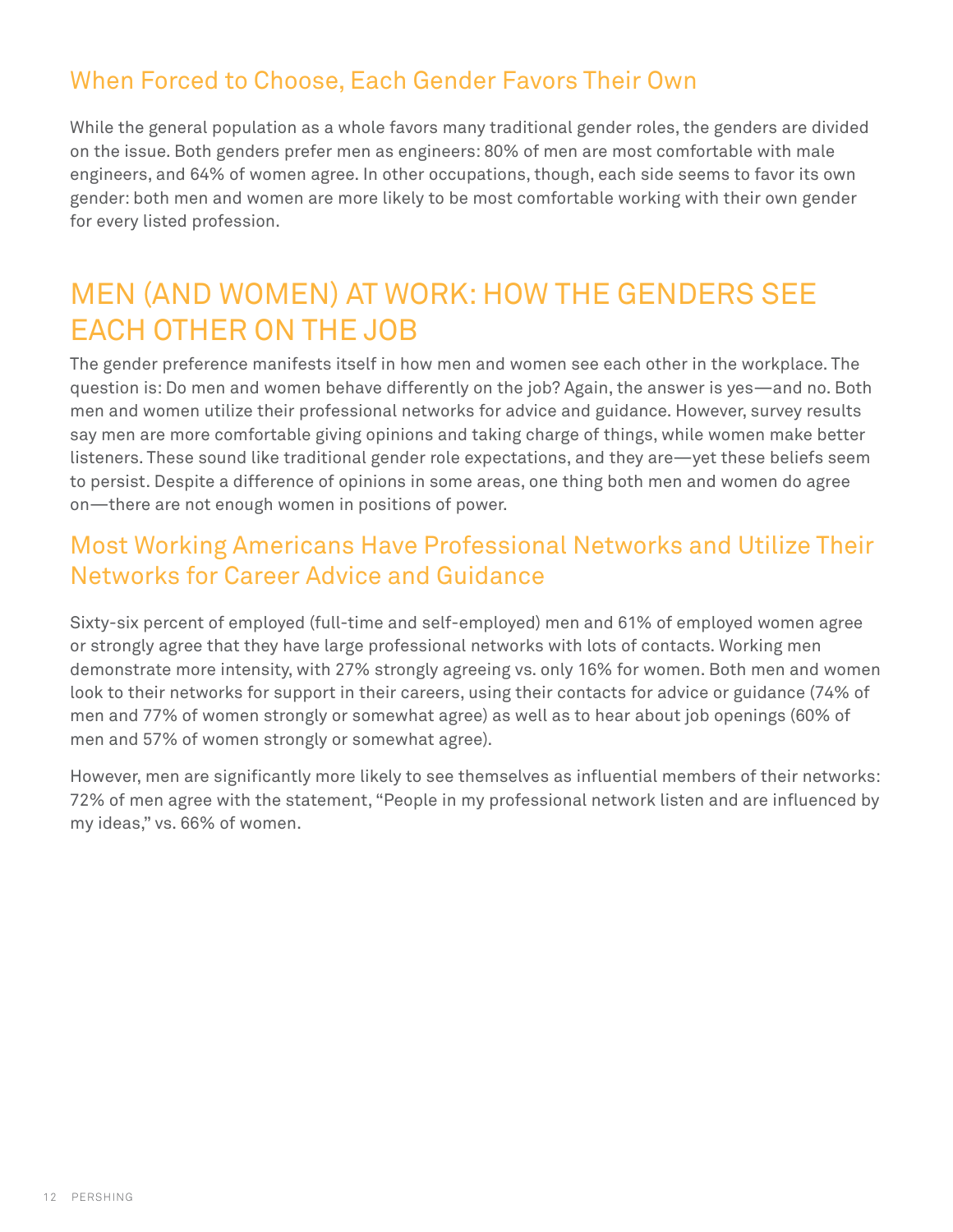# Working Americans Still See Differences in Behavior

Full-time and self-employed Americans believe that men and women behave differently. For example:

- **>** Two-thirds (66%) of both men and women somewhat or strongly agree that men refuse to ask for help and guidance, while only about a quarter (24%) of both genders says this of women.
- **>** Women have a harder time with work/family balance. Both genders believe personal or family issues interfere with work more for women than for men (66% agree with this statement)—and women are more likely to believe it than men (72% vs. 62% somewhat/strongly agree) and with stronger intensity (27% vs. 15% strongly agree). Only 2% strongly agree that personal/family issues interfere with work more for men than women.
- **>** Women often think men don't listen. Women (65%) are more likely than men (50%) to somewhat or strongly agree that men have poor listening skills. Men are evenly divided on the question (50% each agreeing and disagreeing with the statement "I feel like men have poor listening skills"), but 29% of young men ages 18-34 think that women don't listen.
- **>** According to women, men often feel they deserve promotion just because of their gender. Women (64%) are more likely than men (41%) to think that men feel entitled to advancement just because of their gender. Only a minority of employed adults (28%) would say the same about women.
- **>** Almost half of men think women exaggerate their workplace challenges. Almost half of working men (48%) believe women are exaggerating problems at work; only 39% of women agree.
- **>** Women think they should push harder. Women (43%) are more likely than men (30%) to believe women are not proactive enough in the workplace.

#### **WOMEN ARE LESS COMFORTABLE TAKING LEADERSHIP ROLES AT WORK**

*Employed women are far less likely than employed men (56% vs. 68%) to rate themselves comfortable with taking a leadership role at work. Women are also significantly less comfortable with the following:*



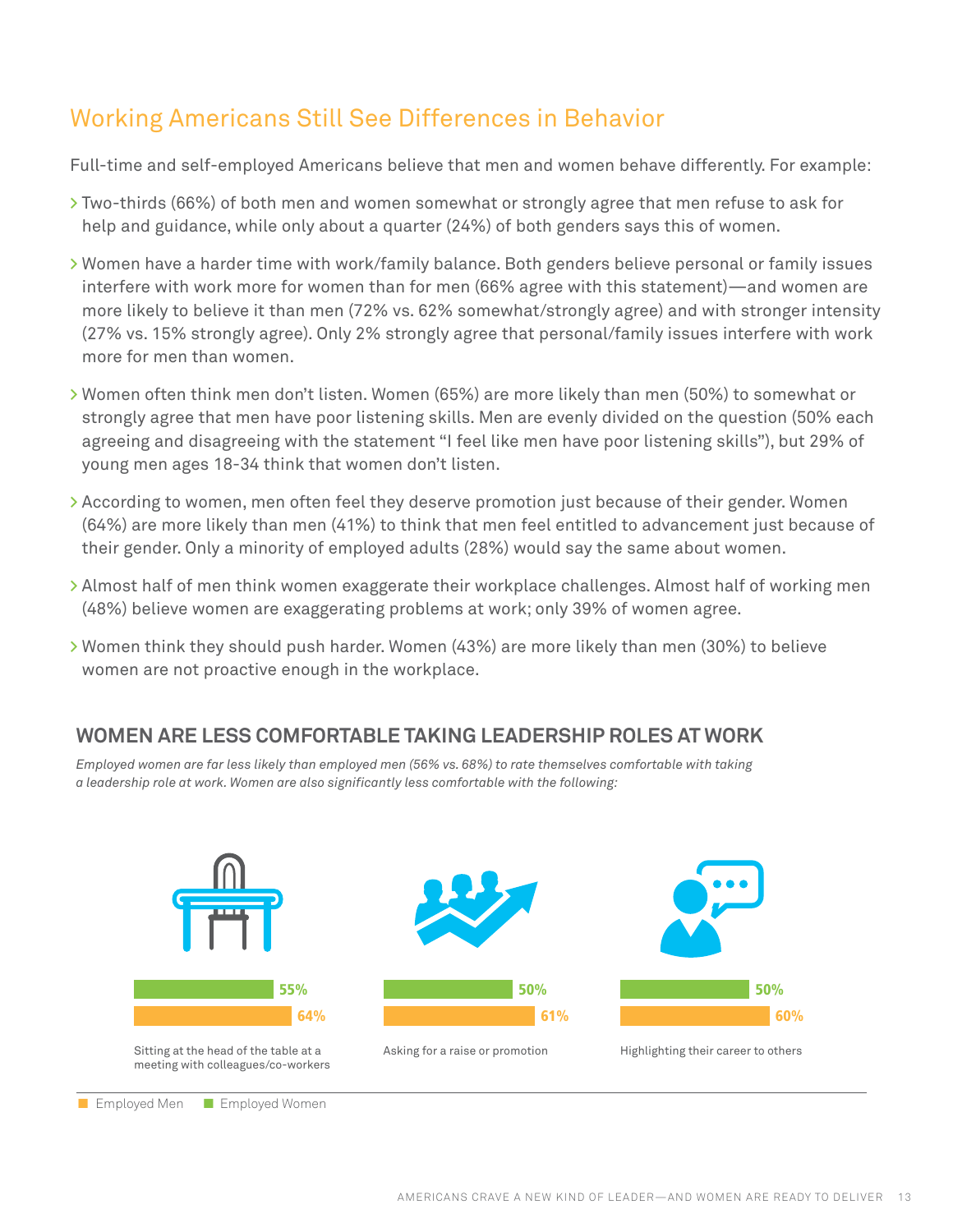# Both Genders Agree: Put More Women in Power

A majority (65%) of employed men and women agree that there are not enough women in positions of power, though women are significantly more likely to agree with this statement than men (74% vs. 58%, respectively). Interestingly, more than a quarter (28%) of men 18-34 believe there are not enough men in positions of power.

# Solving the Paradox: Role Models Are the Key

Americans desire new qualities in their leaders, and believe that women are well positioned to deliver them. Yet the public seems reluctant to take the next logical step in seeing women as equally qualified to lead. What else is needed to make the connection?

Role models could be the answer. In this survey, older Americans were often more comfortable with women in various occupations than younger age groups. This pattern could be the result of firsthand experiences: older people may be more likely to have personally encountered a female financial advisor, engineer, or boss.

Other research adds weight to this theory, indicating that exposure to individuals who defy stereotypes can overcome implicit biases. In one experiment, reading biographies of women leaders increased females' associations between female names and words like "leader," "determined," and "ambitious."12 In another study, simply imagining a strong woman reduced associations between females and weakness, while imagining storybook princesses increased the association.<sup>13</sup>

The most famous example of this principle in action is the "CSI Effect." Unlike virtually any other field of science, forensics is dominated by women; in fact, 78% of students enrolled in forensic science programs as of 2008 were women.14 This phenomenon is widely attributed to the popularity of crime scene television dramas such as "*CSI,*" "*Bones*," and "*Law & Order: SVU*," which feature women scientist characters in prominent roles. The power of the CSI Effect is especially remarkable given that the role models in question are completely fictional.

Women still have some distance to travel to make it to the top. Yet Americans are eager for the contributions that they believe women make to the art of leadership. To close the gap we simply may need to envision the possibilities.

<sup>&</sup>lt;sup>12</sup> Dasgupta, N., & Asgari, S. (2004). Seeing is believing: Exposure to counter stereotypic women leaders and its effect on the malleability of automatic gender stereotyping. Journal of Experimental Social Psychology, 40(5), 642-658. doi:10.1016/j.jesp.2004.02.003

<sup>13</sup> Blair, I. V., Ma, J. E., & Lenton, A. P. (2001). Imagining stereotypes away: The moderation of implicit stereotypes through mental imagery. *Journal of Personality and Social Psychology*, 81(5), 828-841. doi:10.1037/0022-3514.81.5.828

<sup>14 &</sup>quot;Women at forefront of booming forensic science field," *Washington Post*, August 2, 2012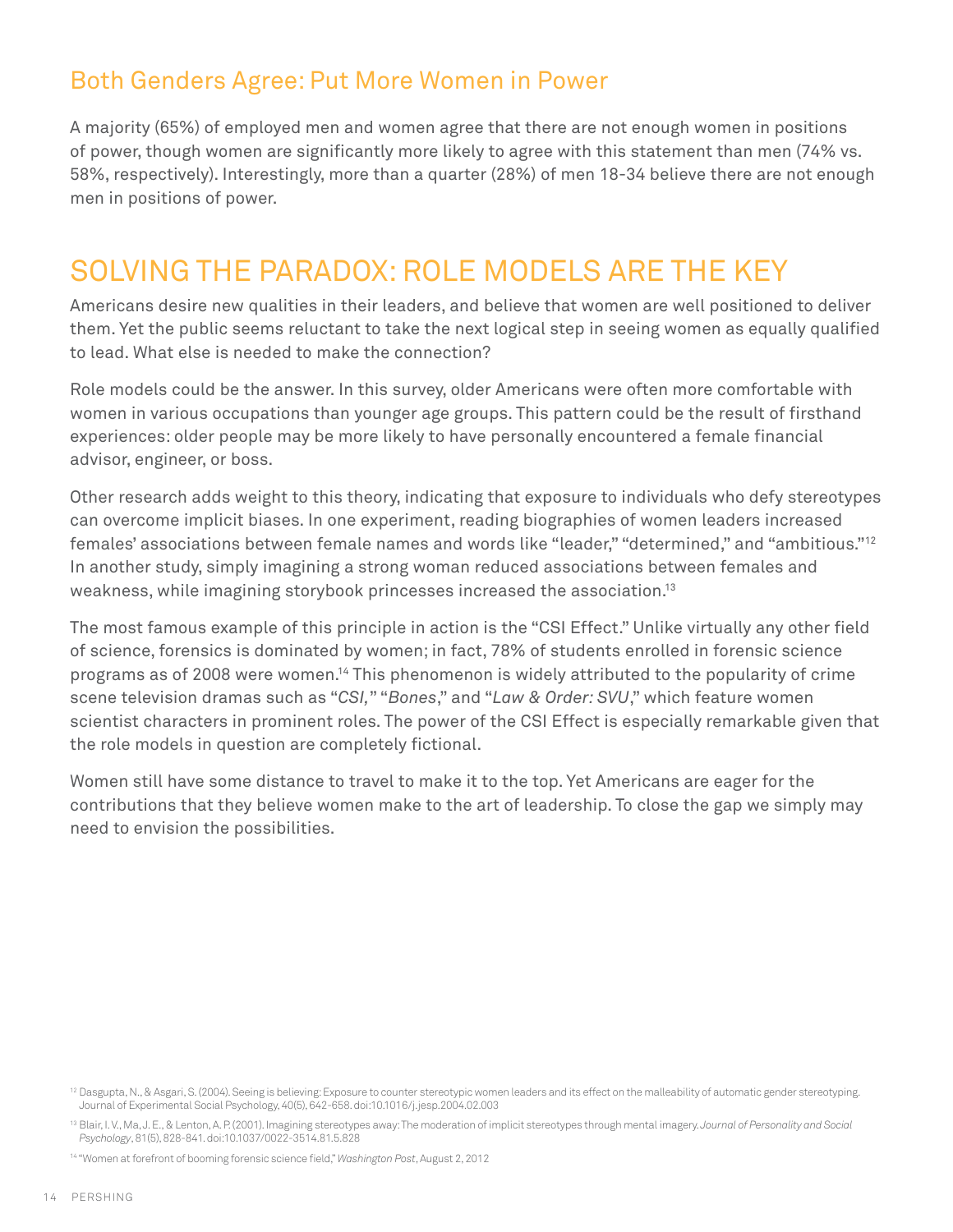# Appendix: 10 Best Practices to Connect with Women Advisors

The following is an excerpt from *The 30% Solution: Growing Your Business By Winning And Keeping Women Advisors*, a Pershing white paper for financial services businesses and advisors.

#### **Conduct an Honest Self-Assessment**

If you would like to achieve greater success in working with women advisors, start by benchmarking your current situation.

- What is your specific goal regarding women advisors? Are you trying to bridge an overall talent shortfall, serve your women clients better or seize underserved market opportunities?
- What is your recruiting success rate among women advisors compared to men? If there is a gap, what part of the process seems to be the problem—finding suitable candidates, getting them through the interview process or having your offers accepted?
- Is your culture equally welcoming for all clients and advisors—and most importantly, do *women* think it is? As Pershing's *Women Are Not a 'Niche' Market* study revealed, there appear to be real differences between men's and women's expectations regarding communications, education, attitudes toward risk and the importance of planning. The most important takeaway from the study is to *ask rather than assume*, a lesson that can be applied to women advisors and clients alike.



**1**

#### **2 Launch an Internal Affinity Group**

Leading financial services firms have created firm-wide professional networks for women and diverse groups to promote mentoring, the exchange of ideas, mutual support and lasting personal relationships among peers. If you are in a smaller firm, set up informal peer support networks or leverage external affinity groups.

#### **Connect with External Affinity Groups and Conferences**

A growing number of local, regional and national organizations and events focus exclusively on the needs of women advisors. Among the most well-known are the Women Advisors Forums, organized by SourceMedia. Held in locations across the country, these forums offer cutting-edge insights to help women take their businesses to the next level and enable them to network with an elite group of senior level financial planners.

# **4**

**3**

#### **Sponsor Combined Client and Investment Professional Events**

A leading financial organization hosts dozens of events around the country for women advisors and their women clients. One high-profile event featured a major fashion designer discussing the challenges and opportunities facing women in her own industry. Such programs can create a valuable chance for advisors and their clients to bond.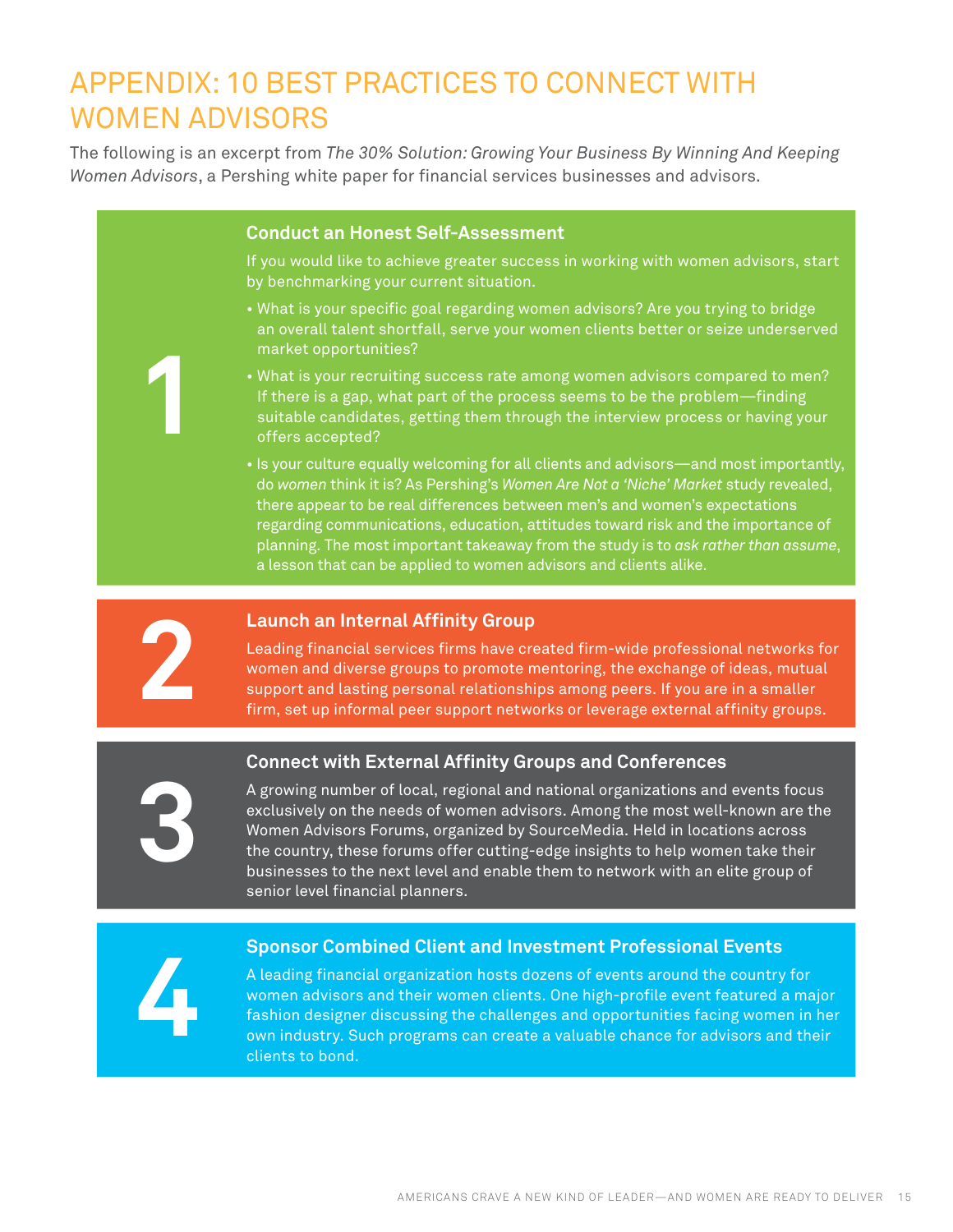**6**

**7**

**Fromote Coaching**<br>Both one-to-one and g<br>can help developing a<br>and improve the effici Both one-to-one and group coaching programs—led by senior women advisors can help developing advisors segment their clients, strengthen their relationships and improve the efficiencies of their businesses.

#### **Provide "Work-Life Flexibility"**

Many businesses see workplace flexibility as a pure cost, a favor they begrudgingly grant to employees. A culture of flexibility focuses on making a long-term investment in human capital. Rather than forcing top talent to choose between dropping out and stressing out, it creates a variety of roles that both women and men can play at different stages of their careers, from full-time to flexible hours to part-time work. Such an approach can give a business access to top-tier talent and keep them performing at maximum productivity over a long career with little turnover.

#### **Leverage the "70-20-10" Model—and Provide Women with Game-Changing Roles**

Experts say 70% of professional development happens on the job, 20% through critical relationships and only 10% through formal training programs.15 In other words, big roles—not formal training programs—are often the game-changers for rising leaders. In addition, research suggests women often feel they enjoy ample mentoring, but too few opportunities. That is why many leading businesses proactively provide opportunities for women to gain experience in highly visible and complex roles early in their careers. Consider how you could put this strategy to work in your own business. For example:

- If you are opening a new branch or location, are you considering opportunities for women to lead the new effort?
- If you are expanding into a broader offering, such as opening a family office, can you put a woman in charge?
- Are you giving women prominent roles in winning new business and larger accounts?
- Is there a particular specialty, such as divorce or estate planning, that could be spearheaded by a woman?

#### **Integrate Diversity into the Fabric of Your Business**

Recruiting women is more than a one-off numbers game. Consider integrating diversity into every part of your policies and procedures, asking yourself:

• **Recruiting.** How does your value proposition speak to or target women advisors?

**8**

- **Rewards and benefits.** How do your firm's benefits and culture assist women employees? If your firm offers disability insurance, how does the benefit affect maternity leaves? Is there a "career penalty" for requesting family time or flexible schedules?
- **Talent selection.** What are your go-to sources of talent? How many women are in the pipeline? Can you supplement your usual sources to find more women candidates?
- **Performance management.** Do you evaluate your employees on the basis of promoting and fostering diversity and inclusion? Can you create specific performance objectives to keep employees accountable for meeting your diversity goals?

<sup>15</sup> Lombardo, Michael M; Eichinger, Robert W. *The Career Artchitect Development Planner*, 1996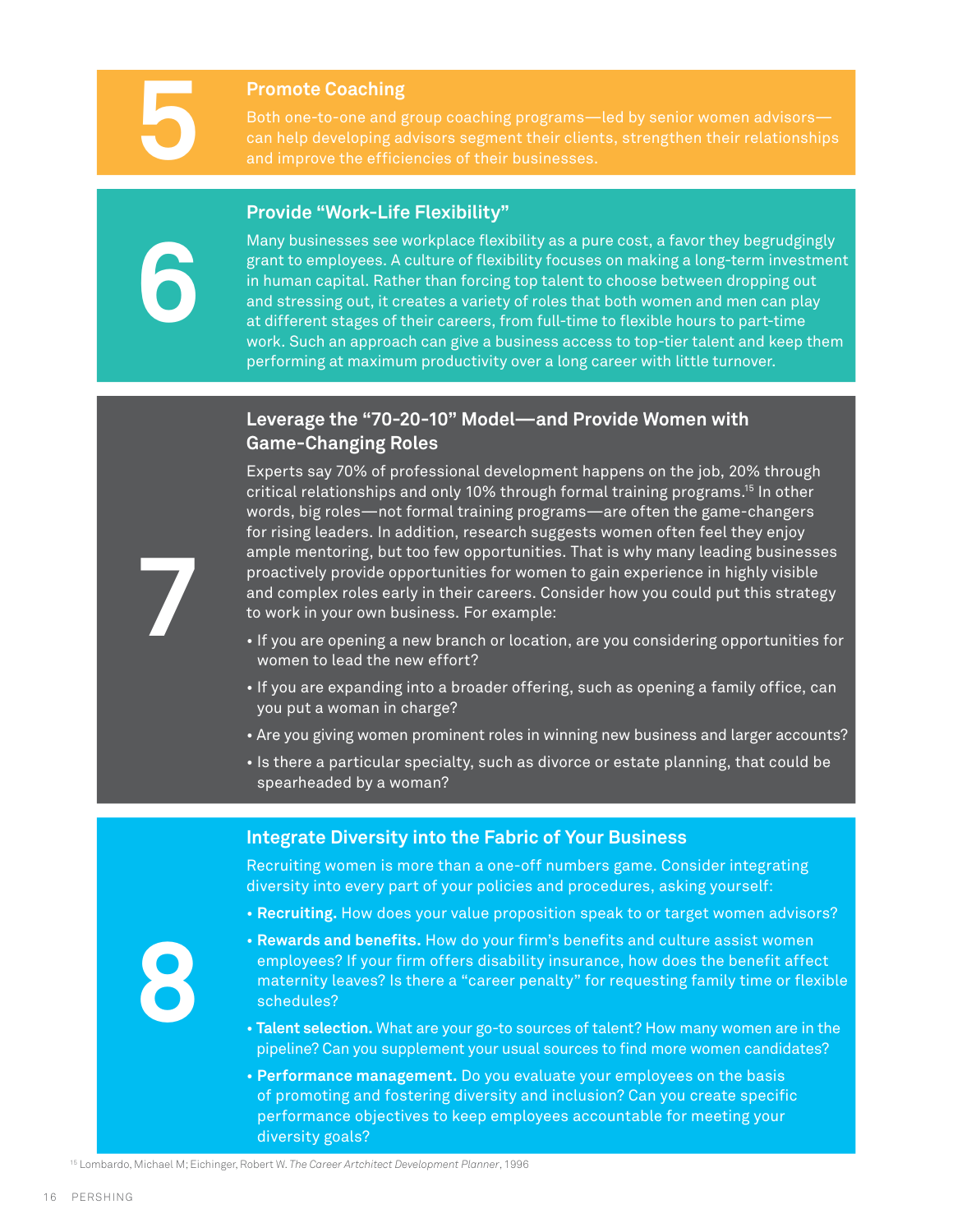#### **Measure Efforts**

**9**

Keep track and measure your progress. Accurate and consistent measurement will help you diagnose problems, evaluate the effectiveness of your efforts and hold managers accountable. Here are some examples of potential metrics:

- Turnover and hiring rates
- Diversity of key talent pools
- Promotion rates
- Employee satisfaction or engagement

#### **10 Create Targeted Communications**

Dedicated websites and newsletters can help women advisors grow their businesses, as well as provide highly relevant information to women clients.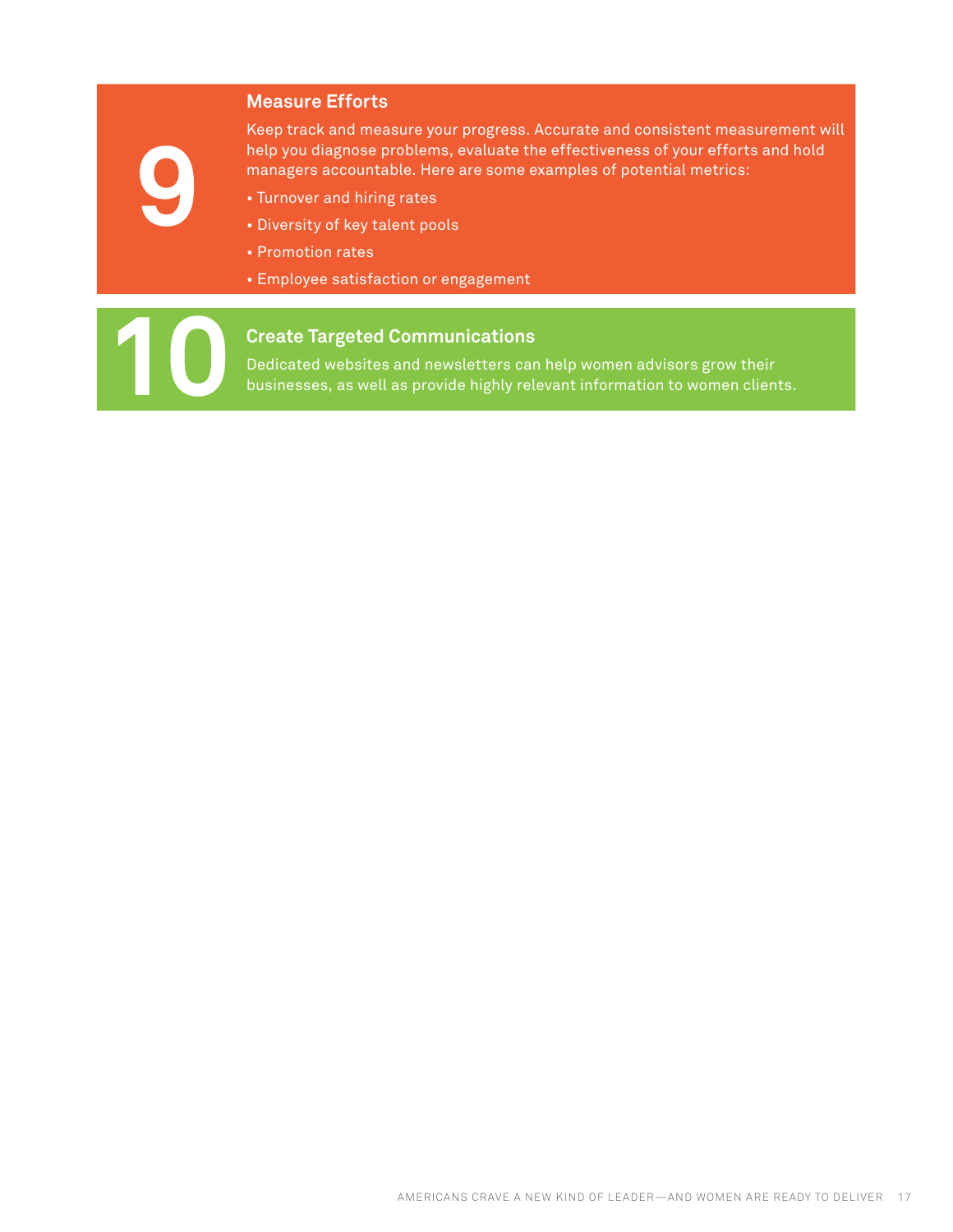# **NOTES**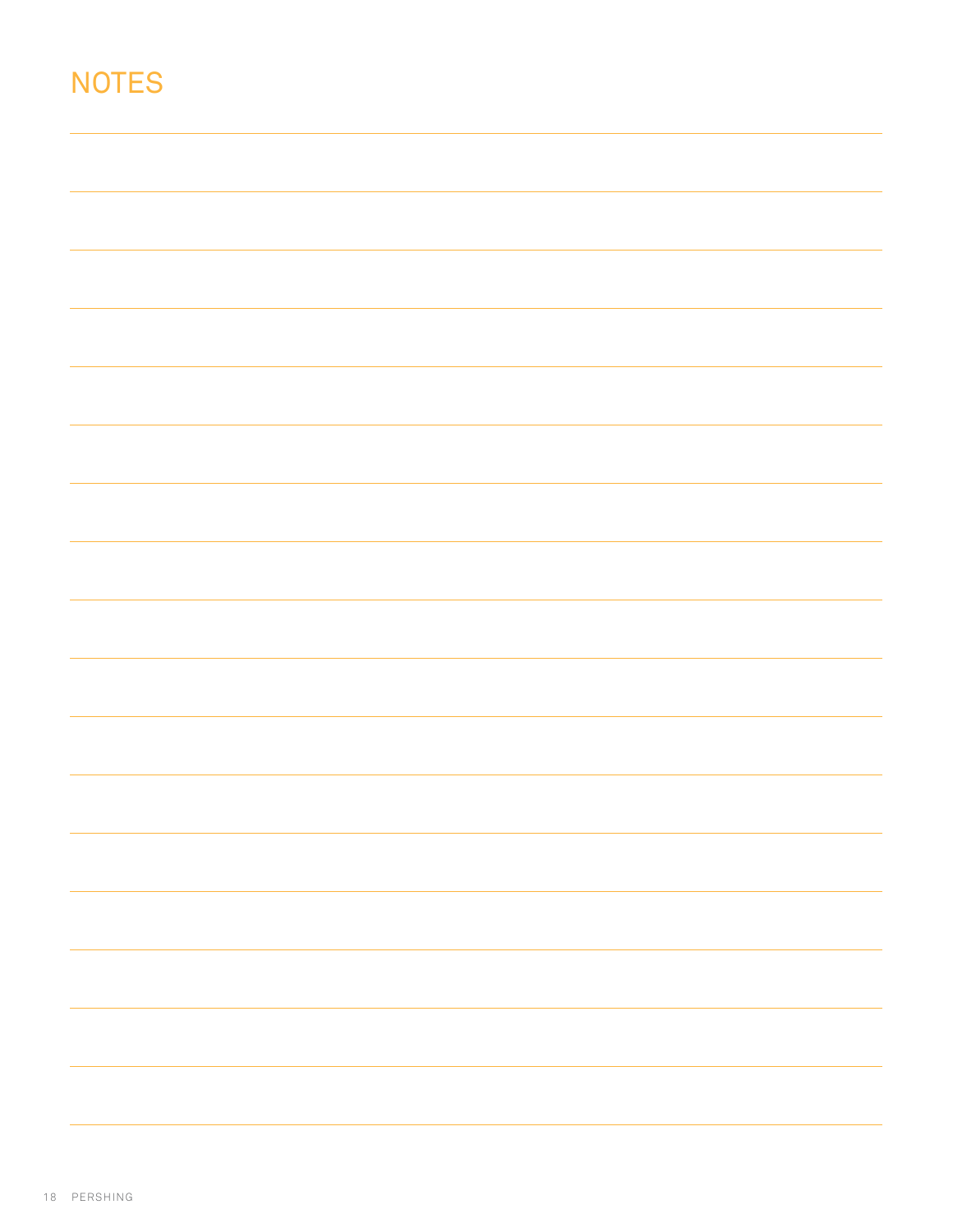#### Four keys to your success

Our experience and research show that four key issues represent the greatest challenges facing advisors today. Our practice management solutions target the areas that may have the largest impact on your business.

**This paper helps you optimize HUMAN CAPITAL.**



Achieve your potential through client acquisition and retention, referral programs and mergers and acquisitions

# HUMAN CAPITAL

Attract, retain and develop top talent while preparing for a smooth succession



**EFFICIENCY** 

Take control of rising overhead costs and build a more streamlined, scalable infrastructure for your firm



RISK MANAGEMENT

Stay in step with fastchanging regulation, and protect your business against unexpected events